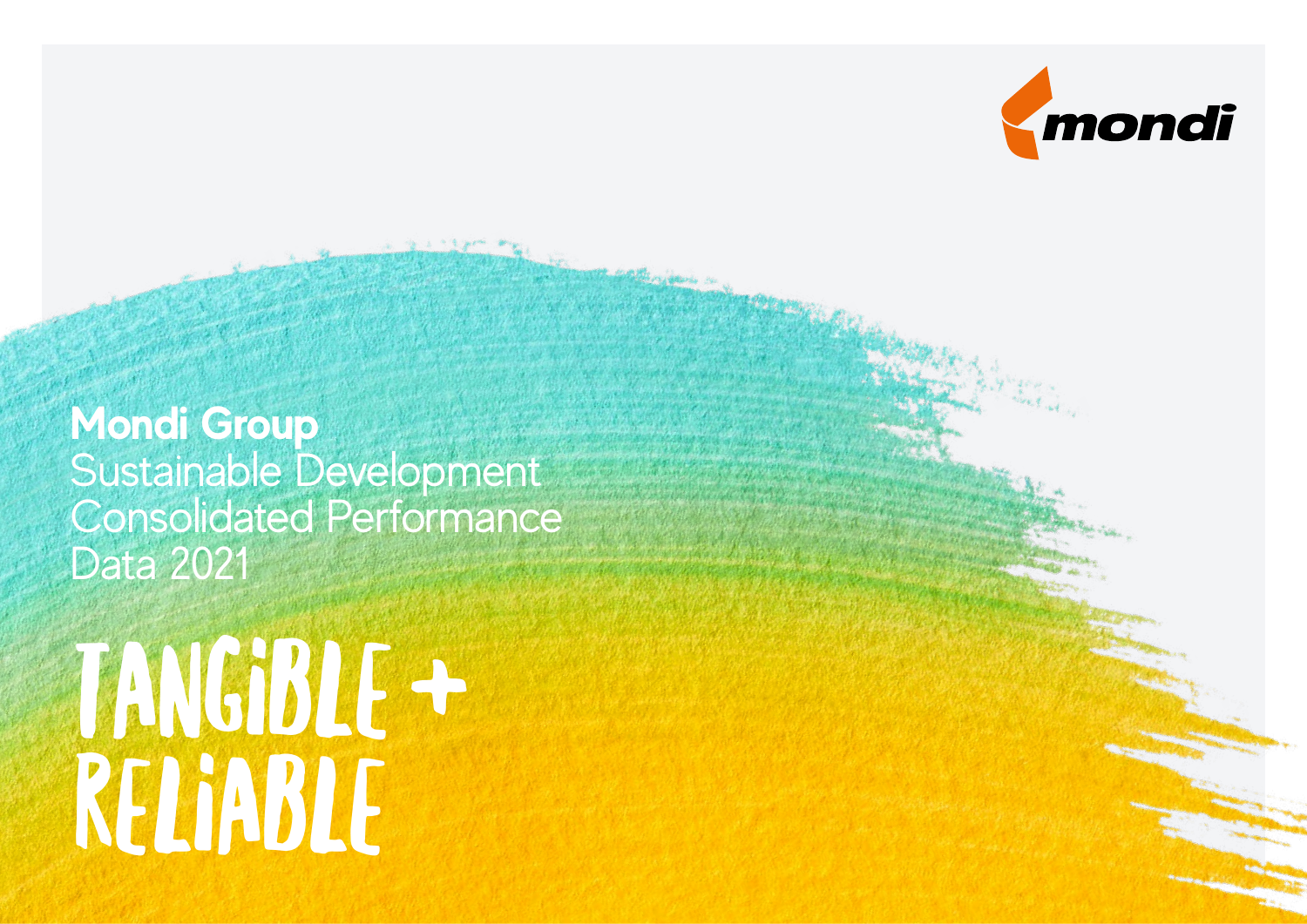#### **Financial performance**

| € millions, unless otherwise stated                    | 2017  | 2018  | 2019  | 2020  | 2021  |
|--------------------------------------------------------|-------|-------|-------|-------|-------|
| Group revenue                                          | 7,096 | 7,481 | 7,268 | 6,663 | 7,723 |
| Underlying EBITDA                                      | 1,482 | 1,764 | 1,658 | 1,353 | 1,503 |
| Underlying operating profit                            | 1,029 | 1,318 | 1,223 | 925   | 1,064 |
| Operating profit                                       | 968   | 1,192 | 1,221 | 868   | 1,071 |
| Basic underlying earnings per share (EPS) (euro cents) | 148.9 | 189.1 | 171.1 | 129.3 | 154.0 |
| Basic EPS (euro cents)                                 | 137.9 | 170.1 | 167.6 | 120.0 | 155.9 |
| Capital expenditure cash outflows                      | (611) | (709) | (757) | (630) | (573) |
| Net debt                                               | 1,532 | 2,220 | 2,207 | 1,791 | 1,763 |
| ROCE (%)                                               | 19.3  | 23.6  | 19.8  | 15.2  | 16.9  |
|                                                        |       |       |       |       |       |

 $\rightarrow$ 

 $\mathbb{Z}$ 

#### **Diversity**

| Employee numbers across our significant locations of operations <sup>1</sup> | Significant locations (total) |        | Europe |        |       | Russia | South Africa |        | <b>North America</b> |          |
|------------------------------------------------------------------------------|-------------------------------|--------|--------|--------|-------|--------|--------------|--------|----------------------|----------|
|                                                                              | Total                         | Female | Total  | Female | Total | Female | Total        | Female | Total                | Female   |
|                                                                              |                               | %      |        | ℅      |       | ℅      |              | $\%$   |                      | ℅        |
| Total employees                                                              | 18,458                        | 21     | 11,777 | 19     | 4,588 | 26     | 1,237        | 20     | 856                  | 16       |
| Permanent employees                                                          | 17,351                        | 20     | 11,058 | 19     | 4,234 | 25     | 1,203        | 19     | 856                  | 16       |
| Temporary employees                                                          | 1,107                         | 26     | 719    | 23     | 354   | 30     | 34           | 32     |                      | $\Omega$ |
| Full-time employees                                                          | 17,955                        | 20     | 11,324 | 17     | 4,586 | 25     | 1,194        | 20     | 851                  | 16       |
| Part-time employees                                                          | 503                           | 60     | 453    | 66     |       | 50     | 43           | 12     |                      | 20       |
| New employee hires                                                           | 2,210                         | 26     | 1,448  | 27     | 481   | 23     | 89           | 28     | 192                  | 22       |
| Employee turnover                                                            | 1,675                         | 23     | 1,034  | 20     | 318   | 29     | 117          | 26     | 206                  | 23       |

1 Figures represent almost 70% of employees, including plants/mills with a combined annual sales turnover of more than €70 million, located in Austria, Bulgaria, Czech Republic, Finland, Germany, Hungary, Mexico, Poland, R (UK) and Vienna (Austria). Around 30% of employees are not yet represented in this table and we are assessing Mondi's central human resource information system to improve our coverage

| <b>Gender diversity</b>      | Male   | Female | $\alpha$    |
|------------------------------|--------|--------|-------------|
| Senior directors             |        |        | 44          |
| Senior managers <sup>2</sup> | Z66    |        |             |
| Employees <sup>3</sup>       | 21.237 | 5,585  | $\bigcap A$ |

2 As defined by Mondi and including subsidiary directors in accordance with the definition set out in Section 414C of the UK Companies Act 2006

3 As at 31 December 2021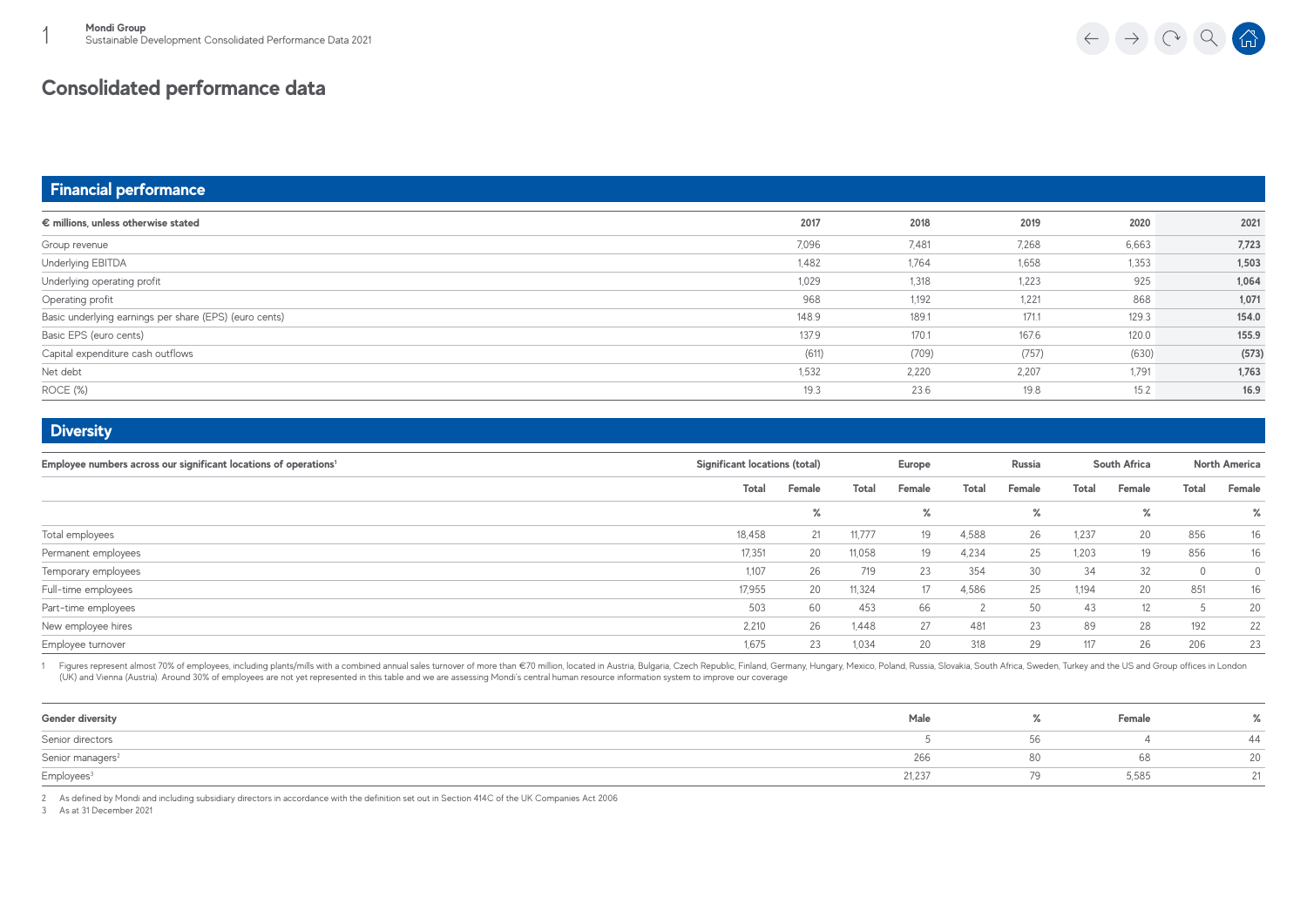**Mondi Group** 2 Sustainable Development Consolidated Performance Data 2021



#### **Consolidated performance data**

| Age diversity across our significant locations of operations <sup>4</sup> |       | under 30 years old |        | $30-50$ years |       | over 50 years |  |  |
|---------------------------------------------------------------------------|-------|--------------------|--------|---------------|-------|---------------|--|--|
|                                                                           | Total |                    | Total  |               | Total |               |  |  |
| Total employees                                                           | 2,894 |                    | 10,837 |               | 4.727 |               |  |  |
| New employee hires                                                        | 1,122 |                    | 866    |               | 222   |               |  |  |
| Employee turnover                                                         | 505   |                    | 643    |               | 527   |               |  |  |

4 Figures represent almost 70% of employees, including plants/mills with a combined annual sales turnover of more than €70 million, located in Austria, Bulgaria, Czech Republic, Finland, Germany, Hungary, Mexico, Poland,

| Management by origin 2021 | Number |
|---------------------------|--------|
| Austria                   | 59     |
| Czech Republic            | 10     |
| France                    |        |
| Hungary                   |        |
| Italy<br>Poland           | 11     |
|                           | 37     |
| Russia                    | 15     |
| Slovakia                  |        |
| South Africa              | 61     |
| Turkey                    | 29     |
| United Kingdom            | 6      |
| Other nationalities       | 133    |

| Training                                            |         |         |         |         |         |
|-----------------------------------------------------|---------|---------|---------|---------|---------|
|                                                     | 2017    | 2018    | 2019    | 2020    | 2021    |
| Employee and contractor training hours <sup>5</sup> | 829,900 | 819,200 | 801,900 | 617,470 | 741,700 |
| 5 Including new acquisitions                        |         |         |         |         |         |

| Coverage of safety in training hours (%) | 2021 |
|------------------------------------------|------|
| Safety-focused training                  |      |
| Other training                           |      |
|                                          |      |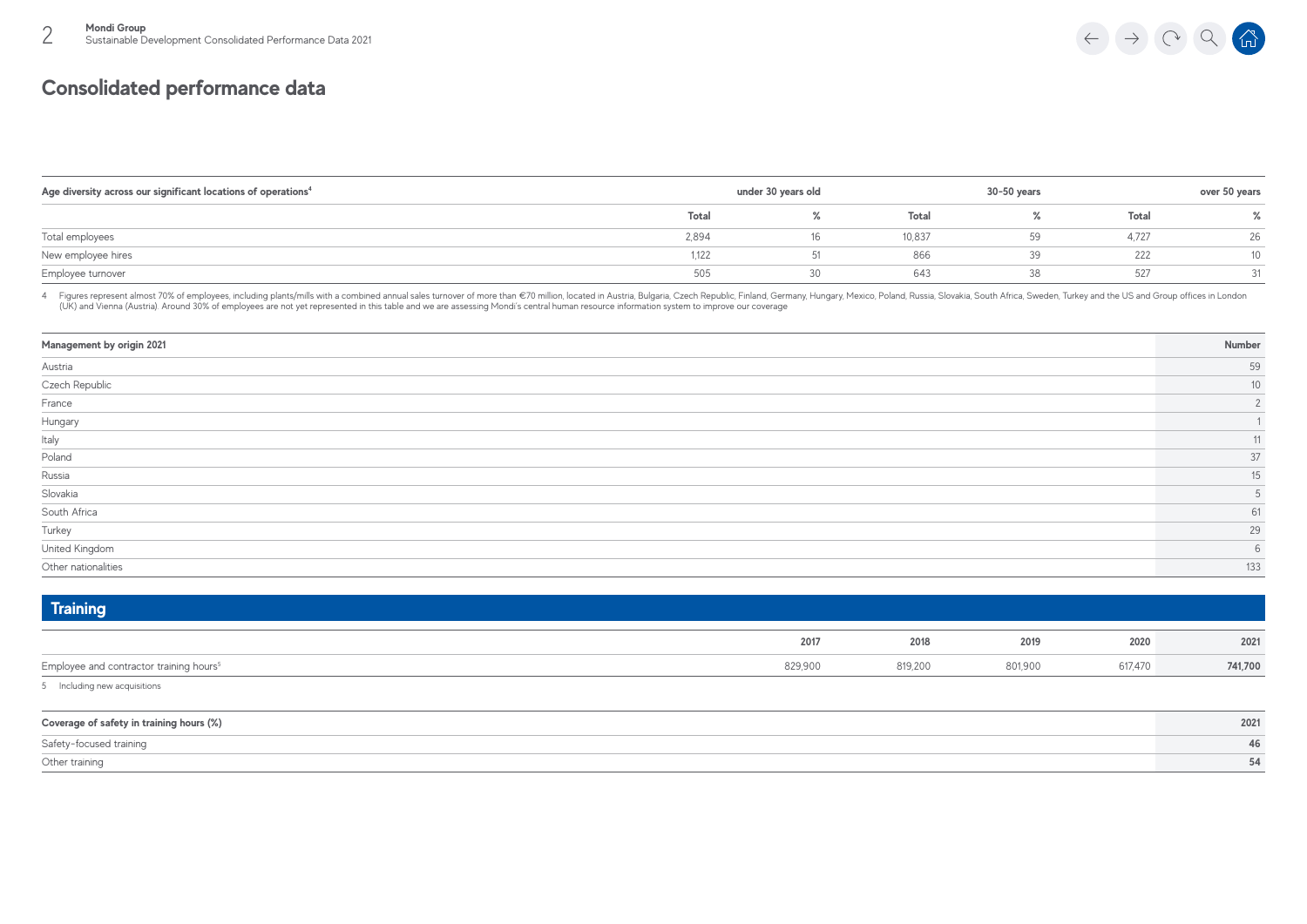$\leftarrow \rightarrow \begin{array}{ccc} \curvearrowright & \curvearrowright & \curvearrowright \end{array}$  $\mathbb{Z}$ 

| <b>Safety</b>                                         |      |             |        |          |             |
|-------------------------------------------------------|------|-------------|--------|----------|-------------|
| Number of work-related fatalities                     | 2017 | 2018        | 2019   | 2020     | 2021        |
| Employees                                             |      | $\mathbf 0$ |        | $\Omega$ | $\mathbf 0$ |
| Contractors                                           |      |             | $\sim$ |          | $\mathbf 0$ |
|                                                       |      |             |        |          |             |
|                                                       | 2017 | 2018        | 2019   | 2020     | 2021        |
| Total recordable case rate (per 200,000 hours worked) | 0.68 | 0.68        | 0.63   | 0.58     | 0.62        |
|                                                       |      |             |        |          |             |
| Audits 2021                                           |      |             |        |          | Number      |
| Management risk focused audits <sup>6</sup>           |      |             |        |          | 18,028      |
| First line manager task audits <sup>7</sup>           |      |             |        |          | 26,222      |
|                                                       |      |             |        |          |             |

6 Audits by managers which are focused on checking critical controls such as permit to work, risk assessments and isolation and locking out of energy sources as well as talking to employees on the shop floor

7 Supervisors are required to conduct audits of high risk activities to determine if procedures are understood and adhered to when the task is being conducted

#### **Communities**

| Community and social investments ('000 $\epsilon$ ) | 2017  | 2018  | 2019   | 2020   | 2021   |
|-----------------------------------------------------|-------|-------|--------|--------|--------|
| Health and wellbeing                                | 1,959 | 2,079 | 984    | 911    | 1,132  |
| Education                                           | 731   | 724   | 838    | 760    | 1,011  |
| Infrastructure and development                      | 6,509 | 4,697 | 10,721 | 5,680  | 8,495  |
| Enterprise and employment support                   | 432   | 431   | 548    | 1,022  | 1,004  |
| COVID-19                                            |       |       |        | 3,140  | 54     |
| Environmental protection <sup>8</sup>               |       |       |        |        | 101    |
| Total <sup>9</sup>                                  | 9,631 | 7,931 | 13,090 | 11,513 | 11,797 |
|                                                     |       |       |        |        |        |

8 Environmental protection category added in 2021 to reflect the MAP2030 commitment focus area for social investment. In past years these investments were part of the category infrastructure and development

9 Changes in investment levels over the years do not necessarily represent a change in investment strategy. They are sometimes reflective of the commencement or closure of projects. Most initiatives run over several years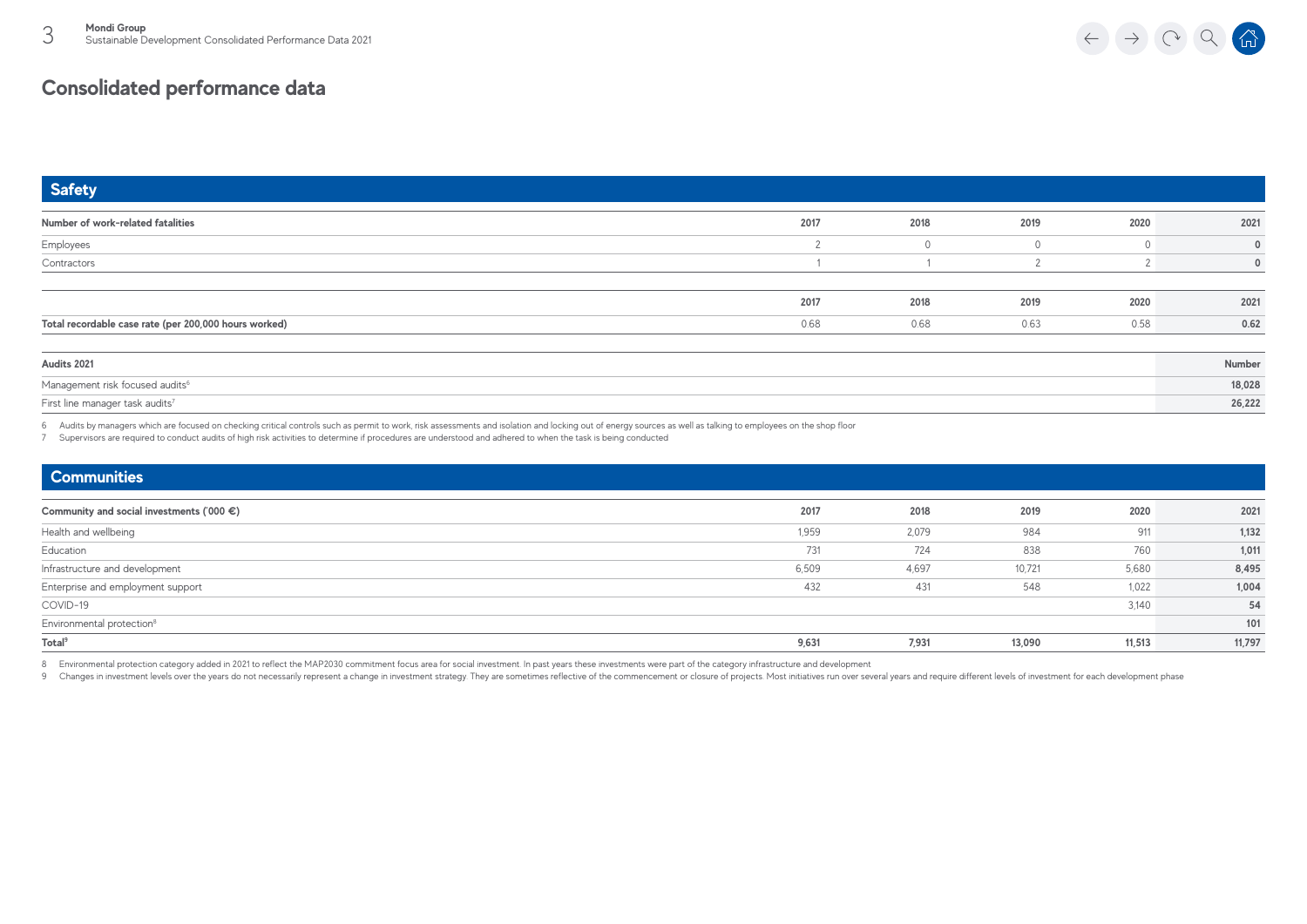#### **Forests and fibre procurement**

| Forestry data 2021                                | Russia    | <b>South Africa</b> | Total      |
|---------------------------------------------------|-----------|---------------------|------------|
| Total area of forestry landholdings (ha)          | 2.447.249 | 253.680             | 2,700,929  |
| Proportion of land set aside for conservation (%) |           | Zŏ                  | 24         |
| Number of seedlings planted                       | 3.410.000 | 19.397.040          | 22,807,040 |
| Wood self-sufficiency potential <sup>10</sup> (%) |           |                     | 54         |

 $\mathbb{Z}$ 

 $\leftarrow \quad \rightarrow$ 

 $\bigcirc$ 

10 The maximum share of sustainable yield available for harvesting in our own landholdings as a percentage of the total wood fibre consumed by our pulp and paper mills in the reporting period (i.e. 17.3 million m3 )

| Wood fibre use in the manufacturing process            | 2017 | 2018 | 2019 | 2020          | 2021 |
|--------------------------------------------------------|------|------|------|---------------|------|
| Wood (internal and external) (million m <sup>3</sup> ) | 16.9 | 17.4 | 17.6 | 18.0          | 17.3 |
| Pulp (externally procured) (million tonnes)            | 0.3  | 0.3  | 0.3  | 0.2           | 0.3  |
| Paper for recycling (million tonnes)                   | 1.3  | 1.3  | 1.3  | 1.3           | 1.4  |
|                                                        |      |      |      |               |      |
| Certified pulp procured (%)                            | 2017 | 2018 | 2019 | 2020          | 2021 |
| $\mathsf{FSC}^{\mathsf{TM}}$                           | 82   | 85   | 93   | 91            | 93   |
| PEFC™                                                  | 11   | 9    | 6    | $\mathcal{R}$ |      |
| Total                                                  | 93   | 94   | 99   | 94            | 100  |
|                                                        |      |      |      |               |      |
| Certified wood procured (%)                            | 2017 | 2018 | 2019 | 2020          | 2021 |
| <b>FSC</b>                                             | 50   | 49   | 46   | 47            | 49   |
| PEFC                                                   | 21   | 22   | 26   | 29            | 28   |
| Total                                                  | 71   | 71   | 72   | 76            | 77   |

| Sustainable solutions                                         |      |
|---------------------------------------------------------------|------|
| Products that are reusable, recyclable or compostable<br>2020 | 2021 |
| % of total revenue <sup>11</sup>                              | 78   |

11 See our Mondi 'Path to Circularity Scorecard' on page 27 in our 2021 SD report for details on the methodology applied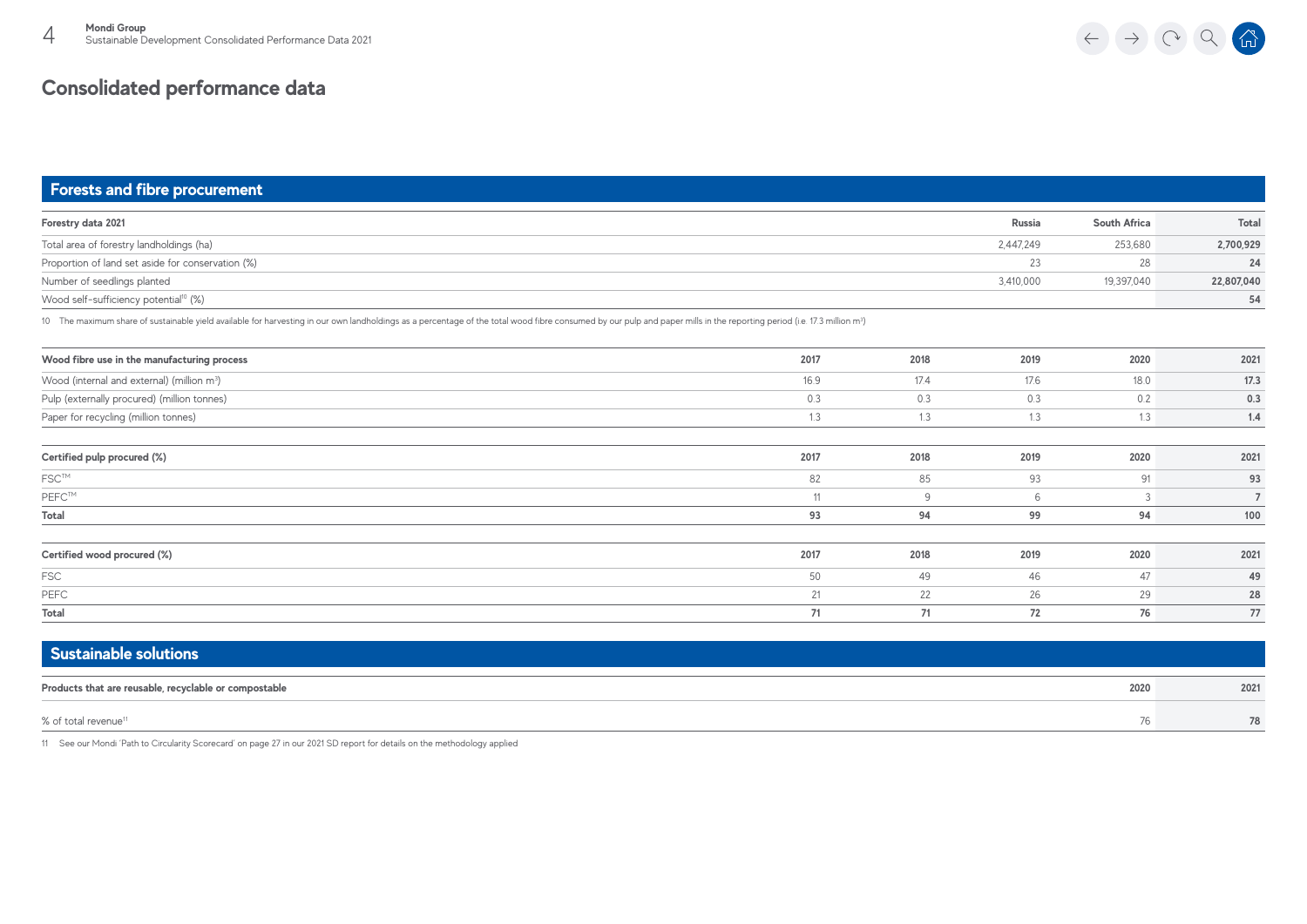#### **Transport and logistic Modes of transport for our supplies12 (%) 2017 2018 2019 2020 2021** Road 59.4 55.0 56.2 57.4 **56.0** Ocean 20.6 22.6 22.3 21.9 **22.5** Rail 19.7 22.2 21.2 20.6 **21.2** Air 0.3 0.2 0.2 0.1 **0.2**

 $\leftarrow \rightarrow \begin{array}{ccc} \curvearrowleft & \curvearrowright & \curvearrowright \\ \curvearrowleft & \curvearrowleft & \curvearrowleft \\ \curvearrowleft & \curvearrowleft & \curvearrowleft \end{array} \right.$ 

12 Based on spend

| <b>GHG emissions and energy</b>                                                                              |           |           |           |           |               |
|--------------------------------------------------------------------------------------------------------------|-----------|-----------|-----------|-----------|---------------|
| CO <sub>2</sub> e emissions from our pulp and paper mills (tonnes)                                           | 2017      | 2018      | 2019      | 2020      | 2021          |
| Scope 1                                                                                                      | 3,777,282 | 3,805,696 | 3,908,247 | 3,529,550 | 3,573,354     |
| Scope 2                                                                                                      | 691,649   | 583,031   | 456,323   | 429,170   | 448,449       |
| Total CO <sub>2</sub> e                                                                                      | 4,468,931 | 4,388,727 | 4,364,570 | 3,958,720 | 4,021,802     |
| Specific CO <sub>2</sub> e emissions from our pulp and paper mills (tonnes per tonne of saleable production) | 2017      | 2018      | 2019      | 2020      | 2021          |
| Production-related Scope 1                                                                                   | 0.45      | 0.47      | 0.49      | 0.44      | 0.43          |
| Sales-related Scope 1                                                                                        | 0.16      | 0.16      | 0.15      | 0.13      | 0.13          |
| Scope 1                                                                                                      | 0.61      | 0.63      | 0.64      | 0.57      | 0.56          |
| Scope 2                                                                                                      | 0.11      | 0.10      | 0.07      | 0.07      | 0.07          |
| Specific total (Scope 1 and 2) CO <sub>2</sub> e                                                             | 0.72      | 0.72      | 0.71      | 0.64      | 0.63          |
| GHG emissions from our pulp and paper mills, by country 2021                                                 |           |           |           |           | <b>Tonnes</b> |
| Austria                                                                                                      |           |           |           |           | 206,815       |
| Bulgaria                                                                                                     |           |           |           |           | 77,764        |
| Czech Republic                                                                                               |           |           |           |           | 423,113       |
| Finland                                                                                                      |           |           |           |           | 119,450       |
| Poland                                                                                                       |           |           |           |           | 216,153       |
| Russia                                                                                                       |           |           |           |           | 1,915,611     |
| Slovakia                                                                                                     |           |           |           |           | 130,316       |
| South Africa                                                                                                 |           |           |           |           | 856,237       |
| Sweden                                                                                                       |           |           |           |           | 21,760        |
| Turkey                                                                                                       |           |           |           |           | 54,583        |
| Total                                                                                                        |           |           |           |           | 4,021,802     |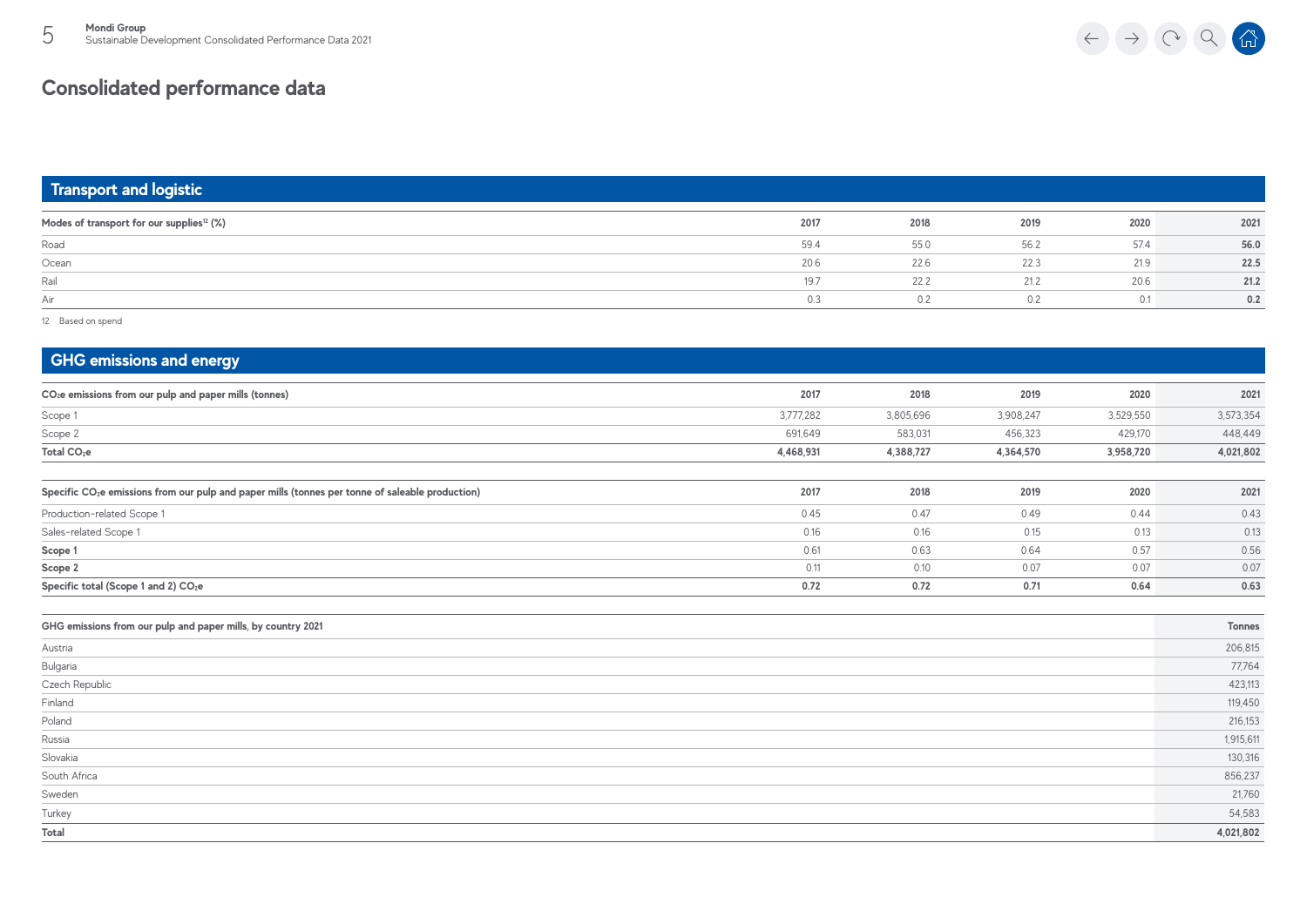| Dynäs (Sweden)                                                         |            |            | 21,760     | $\circ$        | 21,760     |
|------------------------------------------------------------------------|------------|------------|------------|----------------|------------|
| Frantschach (Austria)                                                  |            |            | 46,675     | $\Omega$       | 46,675     |
| Hausmening (Austria)                                                   |            |            | 89,705     | 26,017         | 115,722    |
| Kematen (Austria)                                                      |            |            | 36,644     | 7.773          | 44,418     |
| Kuopio (Finland)                                                       |            |            | 103,726    | 15,725         | 119,450    |
| Merebank (South Africa)                                                |            |            | 162,854    | 161,315        | 324,170    |
| Richards Bay (South Africa)                                            |            |            | 455,914    | 76,154         | 532,068    |
| Ružomberok (Slovakia)                                                  |            |            | 130,316    | $\overline{0}$ | 130,316    |
| Stambolijski (Bulgaria)                                                |            |            | 29,260     | 48,504         | 77,764     |
| Štětí (Czech Republic)                                                 |            |            | 402,490    | 20.623         | 423,113    |
| Świecie (Poland)                                                       |            |            | 145,344    | 70,809         | 216,153    |
| Syktyvkar (Russia)                                                     |            |            | 1,915,611  | $\Omega$       | 1,915,611  |
| Tire (Turkey)                                                          |            |            | 33,055     | 21,529         | 54,583     |
| GHG emissions by activity (tonnes)                                     | 2017       | 2018       | 2019       | 2020           | 2021       |
| Energy sales-related GHG emissions                                     | 1,000,772  | 944,750    | 912,030    | 811,088        | 828,395    |
| Mills Scope 1 excluding energy sales                                   | 2,776,510  | 2,860,946  | 2,996,217  | 2,718,462      | 2,744,959  |
| Mills Scope 1 emissions from fuel combustion                           | 3,614,281  | 3,606,254  | 3,724,295  | 3,390,534      | 3,452,197  |
| Mills Scope 1 emissions from use of carbonates                         | 11,945     | 11,052     | 11,307     | 11,520         | 15,511     |
| Mills Scope 1 emissions from production-related mobile transportation  | 71,388     | 73,236     | 67,661     | 74,139         | 77,922     |
| Mills Scope 1 emissions from landfills and wastewater treatment plants | 67,516     | 94,116     | 72,693     | 45,391         | 19,856     |
| Mills Scope 1 emissions from ozone depleting substances                | 12,152     | 21,039     | 32,290     | 7,966          | 7,867      |
| Converters Scope 1                                                     | 146,845    | 147,493    | 142,490    | 137,470        | 141,973    |
| Converters Scope 2                                                     | 274,845    | 261,855    | 234,515    | 223,067        | 181,806    |
| GHG emissions from our pulp and paper mills (tonnes)                   | 2017       | 2018       | 2019       | 2020           | 2021       |
| Scope 1 GHG emissions from C <sup>13</sup>                             | 3,582,148  | 3,578,512  | 3,690,021  | 3,357,158      | 3,428,244  |
| Scope 1 GHG emissions from CH <sub>13</sub>                            | 12,155     | 12,046     | 12,190     | 12,861         | 12,328     |
| Scope 1 GHG emissions from N <sub>2</sub> O                            | 91,366     | 88,932     | 89,746     | 94,654         | 89,547     |
| Scope 1 GHG emissions from ozone-depleting substances                  | 8,117      | 19,655     | 32,290     | 7,966          | 7,867      |
| Scope 2 market-based <sup>14</sup>                                     | 691,649    | 583,031    | 456,323    | 429,170        | 448,449    |
| Scope 2 location-based <sup>15</sup>                                   | 806,945    | 570,382    | 441,333    | 380,665        | 455,891    |
| <b>Biogenic GHG emissions</b>                                          | 12,954,968 | 12,571,767 | 12,812,150 | 13,518,291     | 12,392,133 |
|                                                                        |            |            |            |                |            |

**GHG emissions from our pulp and paper mills 2021 (tonnes) Scope 1 Scope 2 Total**

 $\rightarrow$ 

 $\bigcirc$ 

 $\mathbb{R}$ 

13 Scope 1 GHG emissions include those from fuel combustion and mobile transportation. Additional Scope 1 GHG emissions in 2021 derive from the operation of landfills and wastewater treatment plants (19.856 tonnes) and the

14 Market-based method: A method to quantify Scope 2 GHG emissions, based on GHG emissions emitted by the generators from which the reporter contractually purchases electricity bundled with instruments, or unbundled instru

15 Location-based method: A method to quantify Scope 2 GHG emissions based on average energy generation emission factors for defined locations, including local, sub-national, or national boundaries (CDP, 'Accounting of Sco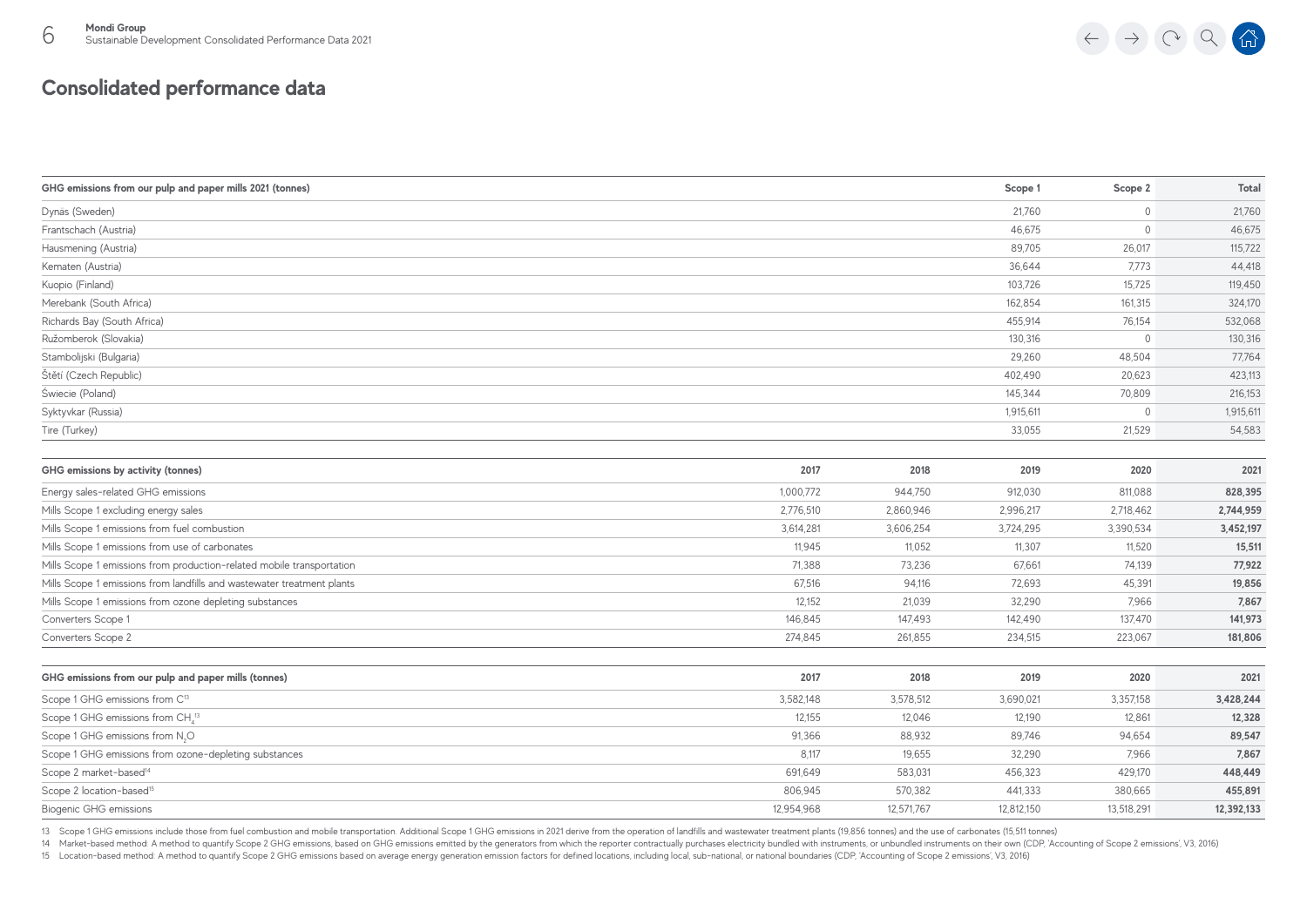# $\leftarrow \rightarrow \begin{array}{ccc} \curvearrowleft & \curvearrowright & \curvearrowright & \curvearrowleft \\ \curvearrowleft & \curvearrowleft & \curvearrowleft & \curvearrowleft \\ \curvearrowleft & \curvearrowleft & \curvearrowleft & \curvearrowleft \end{array} \right \end{array}$

# **Consolidated performance data**

| Scope 3 emissions (tonnes)                                                                                                                | 2017<br>$\ddot{\phantom{0}}$ | 2018       | 2019       | 2020       | 2021       |
|-------------------------------------------------------------------------------------------------------------------------------------------|------------------------------|------------|------------|------------|------------|
| Fuel and energy-related activities (not included in Scope 1 or 2)                                                                         | 385,613                      | 589,834    | 628,002    | 613,511    | 622,604    |
| Purchased goods and services                                                                                                              | 1,867,405                    | 1,853,798  | 1,840,745  | 1,853,696  | 2,325,578  |
| Employee commuting                                                                                                                        | 49,469                       | 49,851     | 48,984     | 49,412     | 28,900     |
| Upstream transportation and distribution                                                                                                  | 447,613                      | 483,037    | 465,425    | 477,332    | 364,047    |
| Downstream transportation and distribution                                                                                                | 259.998                      | 253,453    | 256,647    | 257,363    | 206,465    |
| <b>Business travel</b>                                                                                                                    | 3,904                        | 11,007     | 11,850     | 2,145      | 1,616      |
| Total                                                                                                                                     | 3,014,002                    | 3,240,979  | 3,251,652  | 3,253,460  | 3,549,211  |
| Electricity self-sufficiency of our pulp and paper mills (%)                                                                              | 2017                         | 2018       | 2019       | 2020       | 2021       |
| Own electricity produced                                                                                                                  | 95.6                         | 100.2      | 102.1      | 103.8      | 98.7       |
| Electricity purchased                                                                                                                     | 20.9                         | 17.5       | 14.9       | 14.4       | 18.0       |
| Electricity sold                                                                                                                          | 16.5                         | 17.7       | 17.0       | 18.1       | 16.7       |
| Fuel consumption of our pulp and paper mills (million GJ)                                                                                 | 2017                         | 2018       | 2019       | 2020       | 2021       |
| Produced from our own biomass                                                                                                             | 87.8                         | 84.3       | 86.4       | 90.5       | 82.5       |
| Purchased fuel                                                                                                                            | 68.6                         | 70.3       | 71.3       | 68.3       | 68.6       |
| Total fuel consumption from non-renewable sources <sup>16</sup> (GJ)                                                                      | 2017                         | 2018       | 2019       | 2020       | 2021       |
| Black coal                                                                                                                                | 9,066,155                    | 7,044,927  | 6,923,940  | 5,168,909  | 5,549,786  |
| Brown coal                                                                                                                                | 2,653,284                    | 2,836,275  | 3,254,698  | 3,143,412  | 3,150,767  |
| Heavy fuel oil                                                                                                                            | 729,227                      | 863,764    | 1,209,792  | 614,073    | 951,951    |
| Natural gas                                                                                                                               | 44,025,729                   | 46,785,317 | 46,035,922 | 42,421,112 | 44,129,461 |
| Other fossil fuel                                                                                                                         | 700,496                      | 748,527    | 1,687,075  | 1,008,400  | 1,616,369  |
| 16 Fuels are reported according to their lower heating value (LHV); the emissions factor source is taken from UBPV (BGBI II Nr. 339/2007) |                              |            |            |            |            |
| Total fuel consumption from renewable sources (GJ)                                                                                        | 2017                         | 2018       | 2019       | 2020       | 2021       |
|                                                                                                                                           |                              |            |            |            |            |

| Total fuel consumption from renewable sources (GJ) | 2017       | 2018       | 2019       | 2020       | 2021       |
|----------------------------------------------------|------------|------------|------------|------------|------------|
| Biomass purchased                                  | 13,360,345 | 13,939,473 | 14,087,189 | 15,649,478 | 15,109,521 |
| Black liquor/base liquor - thickened               | 74,032,219 | 71,468,423 | 72,833,265 | 75,573,074 | 67,899,197 |
| Own biomass                                        | 10,674,486 | 9,872,304  | 10,029,633 | 11,132,981 | 11,067,273 |
| Other renewable fuel                               | 3.414.622  | 3,312,916  | 3,858,592  | 4,086,796  | 3,804,661  |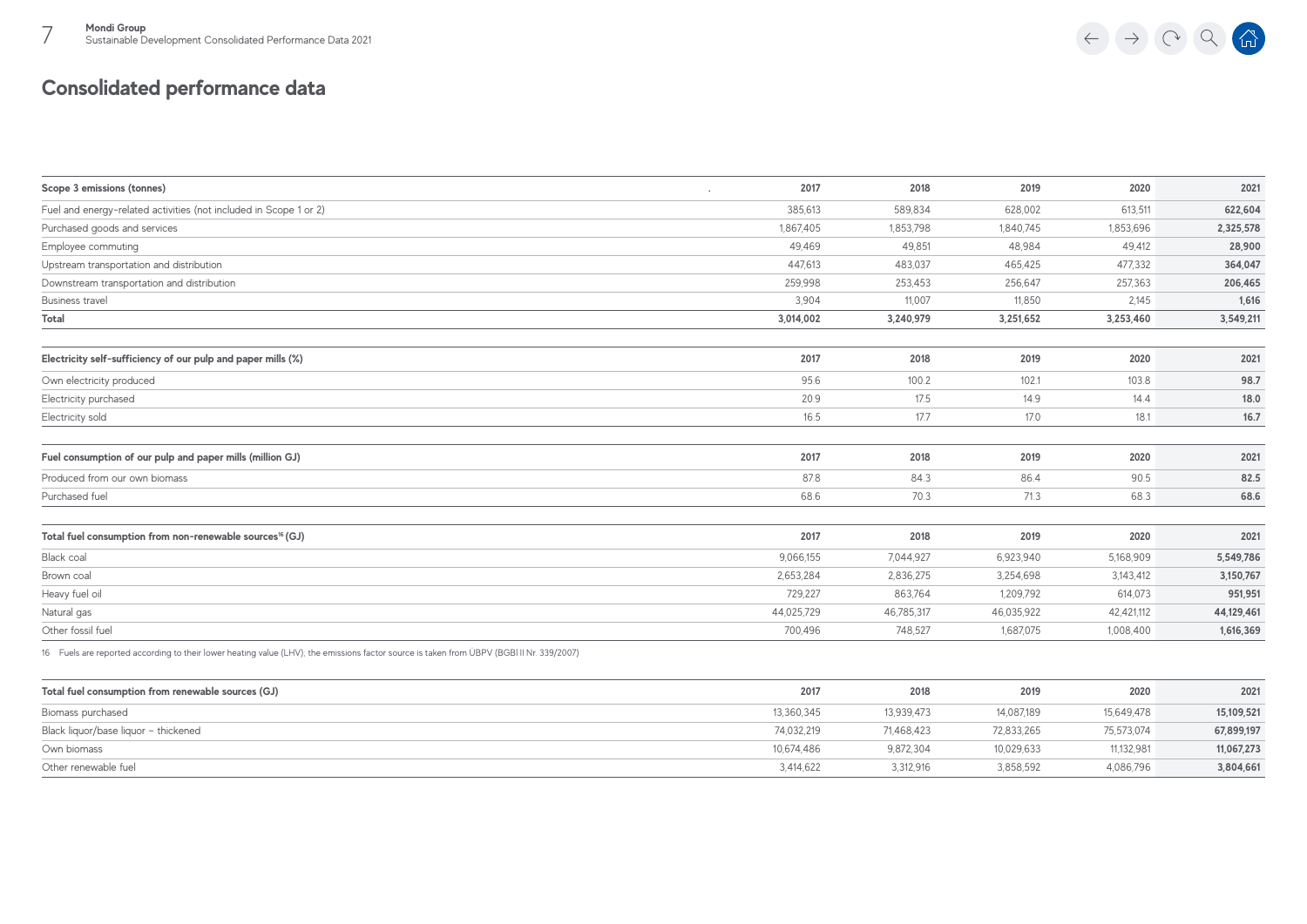| Fuel sources for our pulp and paper mills (%)                            | 2017         | 2018           | 2019        | 2020        | 2021           |
|--------------------------------------------------------------------------|--------------|----------------|-------------|-------------|----------------|
| <b>Renewables</b>                                                        | 65           | 64             | 64          | 67          | 65             |
| Black liquor                                                             | 47.3         | 46.2           | 46.2        | 47.6        | 44.9           |
| Purchased biofuel                                                        | 8.8          | 9.2            | 9.1         | 10.0        | 10.2           |
| Own biomass                                                              | 6.8          | 6.4            | 6.4         | 7.0         | 7.3            |
| Other biofuel                                                            | 2.0          | 1.9            | 2.3         | 2.4         | 2.3            |
| Non-renewables                                                           | 35           | 36             | 36          | 33          | 35             |
| Natural gas                                                              | 27.1         | 29.2           | 28.2        | 26.7        | 28.2           |
| Black coal                                                               | 5.8          | 4.6            | 4.4         | 3.3         | 3.7            |
| Brown coal                                                               | 1.7          | 1.8            | 2.1         | 2.0         | 2.1            |
| Other fossil fuel                                                        | 0.5          | 0.6            | 1.4         | 1.0         | 1.3            |
|                                                                          |              |                |             |             |                |
| Production-related specific energy (GJ per tonne of saleable production) | 2017         | 2018           | 2019        | 2020        | 2021           |
| Electricity consumption                                                  | 3.98         | 3.97           | 3.97        | 4.12        | 3.85           |
| Heat consumption                                                         | 12.48        | 12.67          | 12.28       | 12.34       | 12.09          |
| Total energy consumption in our pulp and paper mills                     | 16.46        | 16.64          | 16.25       | 16.46       | 15.94          |
| Energy use from our pulp and paper mills (GJ)                            | 2017         | 2018           | 2019        | 2020        | 2021           |
| Electricity purchased                                                    | 5,217,232    | 4,250,850      | 3,623,860   | 3,468,404   | 4,492,261      |
| Own biomass                                                              | 87,791,377   | 84,334,769     | 86,413,615  | 90,493,076  | 82,463,662     |
| Purchased biofuel                                                        | 13,690,293   | 14,258,347     | 14,393,349  | 15,949,253  | 15,416,484     |
| Fossil fuels consumed                                                    | 54,887,101   | 55,999,985     | 56,902,394  | 52,355,906  | 53,189,825     |
| Heat purchased                                                           | 63,996       | 83,545         | 73,088      | 67,916      | 85,313         |
| Energy sales                                                             | (10,081,724) | (10, 198, 309) | (9,835,515) | (9,903,293) | (10, 223, 595) |
| Total                                                                    | 151,568,275  | 148,729,187    | 151,570,791 | 152,431,261 | 145,423,950    |
|                                                                          |              |                |             |             |                |
| Energy use from our converting operations (GJ)                           | 2017         | 2018           | 2019        | 2020        | 2021           |
| Electricity purchased                                                    | 1,965,292    | 1,948,379      | 1,866,083   | 1,812,319   | 1,856,343      |
| Fossil fuels consumed                                                    | 2,287,791    | 2,278,825      | 2,209,033   | 2,152,938   | 2,208,509      |
| Purchased biofuel                                                        |              |                |             |             | 505            |
| Heat purchased                                                           | 174,977      | 182,561        | 195,472     | 203,891     | 231,658        |
| Total                                                                    | 4,428,060    | 4,409,764      | 4,270,588   | 4,169,149   | 4,297,016      |
|                                                                          | 2017         | 2018           | 2019        | 2020        | 2021           |
| Electricity purchased from renewable sources (%)                         | 2            | $\overline{2}$ | 9           | 5           | 43             |
|                                                                          |              |                |             |             |                |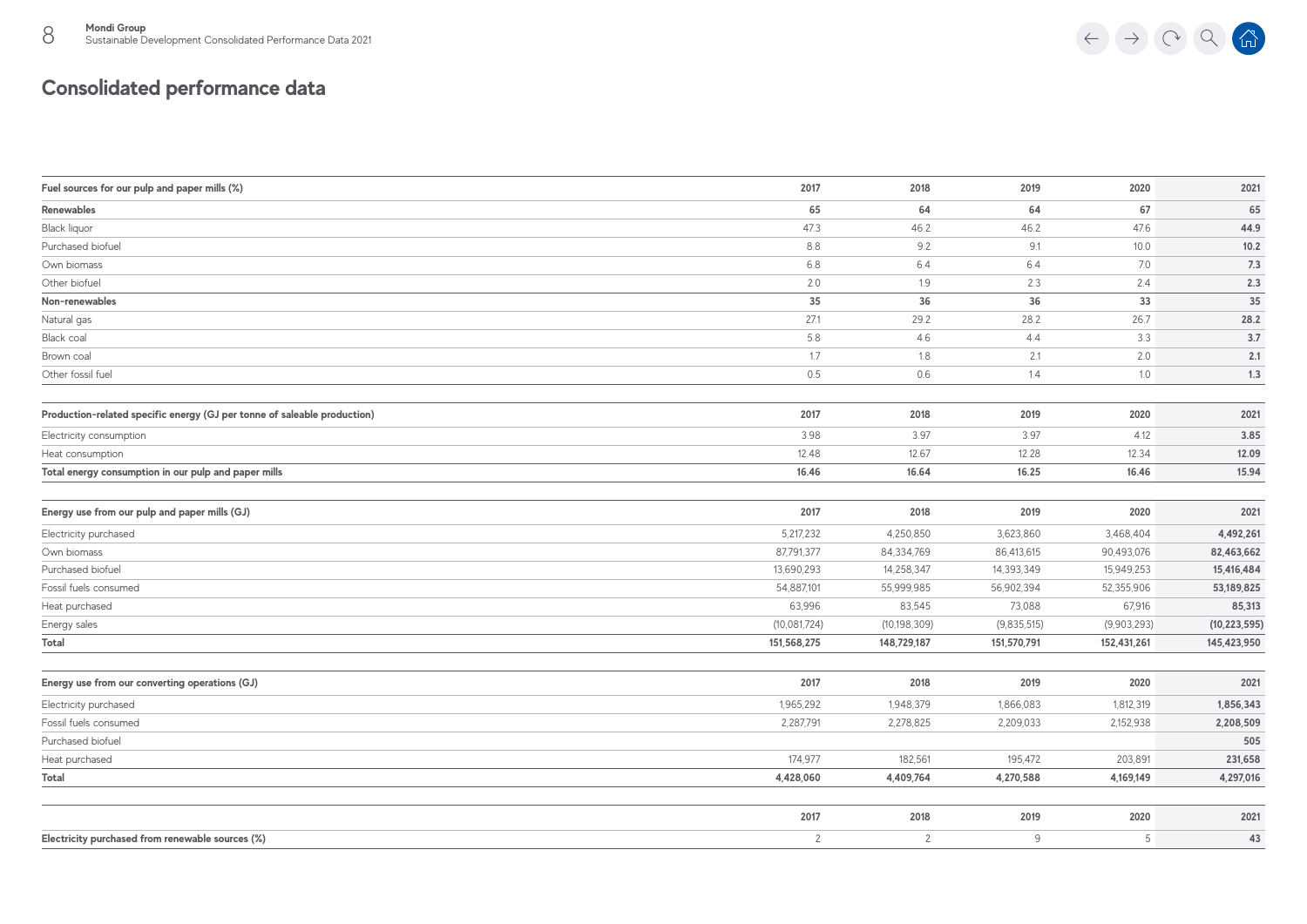#### **Water, air and waste**

| Water                                                     |             |             |             |             |                |
|-----------------------------------------------------------|-------------|-------------|-------------|-------------|----------------|
| Water input (m <sup>3</sup> )                             | 2017        | 2018        | 2019        | 2020        | 2021           |
| Potable water input                                       | 22,620,731  | 24,332,544  | 27,180,356  | 24,449,849  | 22,613,894     |
| Non-potable water                                         | 284,450,814 | 279,126,563 | 279,119,444 | 292,820,897 | 286,035,617    |
| Second-class water                                        | 11,928,377  | 9,290,059   | 8,218,302   | 7,402,517   | 6,877,029      |
| Surface water                                             | 246,973,299 | 247,081,374 | 252,751,131 | 266,062,494 | 260,456,157    |
| Ground water                                              | 25,549,137  | 22,755,130  | 18,150,011  | 19,355,887  | 18,702,431     |
| Total water input (m <sup>3</sup> )                       | 307,071,545 | 303,459,107 | 306,299,800 | 317,270,746 | 308,649,511    |
| Waste water from third parties and other Mondi operations | 38,669,589  | 36,288,548  | 36,972,077  | 36,163,409  | 32,976,656     |
| Total water input (%)                                     | 2017        | 2018        | 2019        | 2020        | 2021           |
| Non-potable water                                         | 93          | 92          | 91          | 92          | 93             |
| Potable water                                             |             | 8           | 9           | 8           | $\overline{7}$ |
|                                                           |             |             |             |             |                |
| Contact and non-contact water use (m <sup>3</sup> )       | 2017        | 2018        | 2019        | 2020        | 2021           |
| Non-contact water                                         | 98,448,861  | 97,438,070  | 99,317,853  | 108,202,843 | 97,319,962     |
| Contact water                                             | 205,435,261 | 202,783,297 | 203,736,411 | 205,031,869 | 204,645,033    |

 $\leftarrow \rightarrow \begin{array}{ccc} \curvearrowleft & \curvearrowright & \curvearrowright & \curvearrowleft \\ \curvearrowleft & \curvearrowleft & \curvearrowleft & \curvearrowleft \\ \curvearrowleft & \curvearrowleft & \curvearrowleft & \curvearrowleft \end{array} \right \end{array}$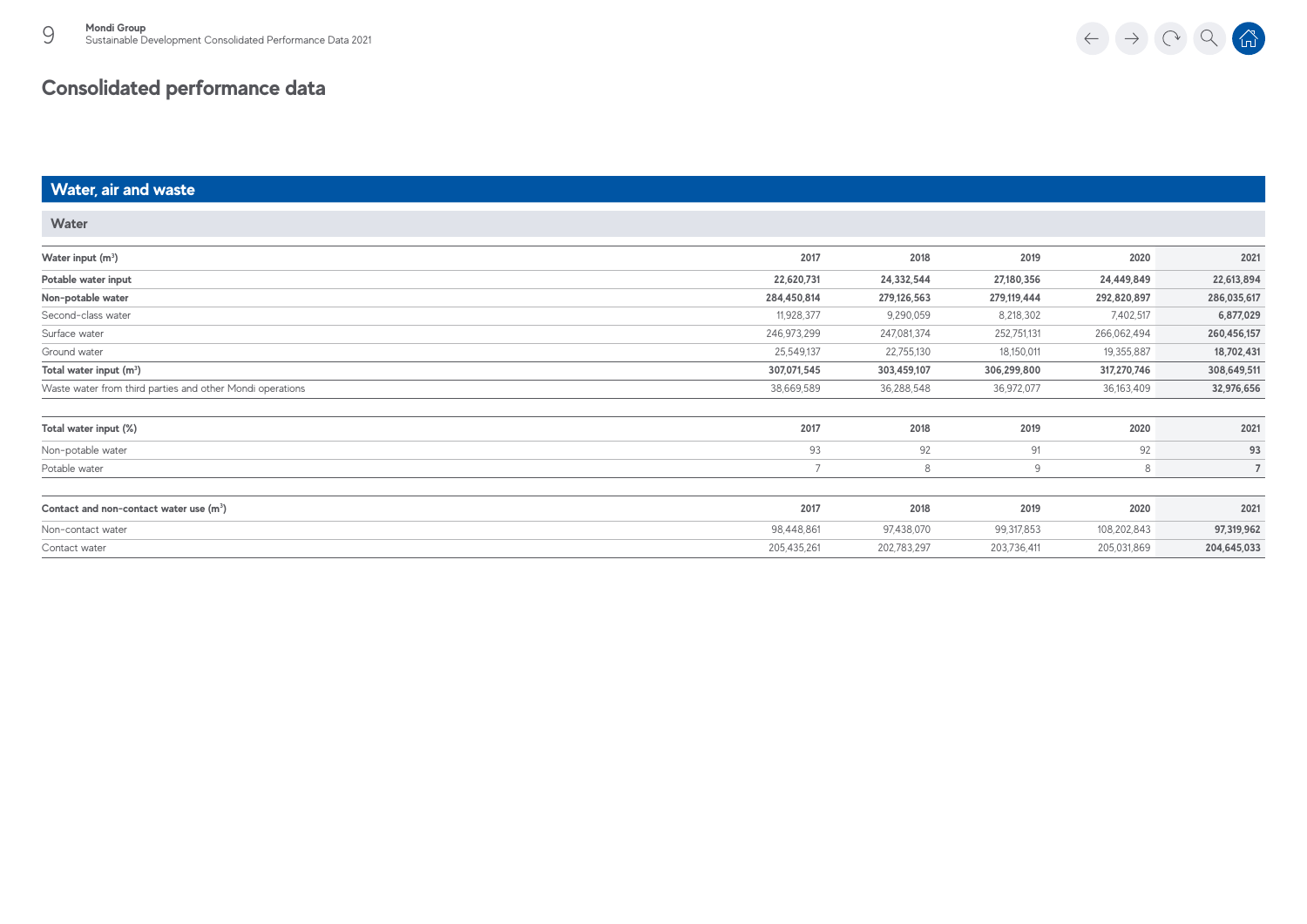# $\leftarrow \rightarrow \begin{array}{ccc} \circ & \circ & \circ & \circ \end{array}$

### **Consolidated performance data**

| Effluent (water discharges) (m <sup>3</sup> )                   | 2017        | 2018        | 2019        | 2020        | 2021        |
|-----------------------------------------------------------------|-------------|-------------|-------------|-------------|-------------|
| Discharge via on-site or off-site treatment                     | 231,652,362 | 228,523,805 | 235,836,629 | 234,436,270 | 238,071,181 |
| Discharge direct to surface water without treatment             | 88,590,582  | 85,031,235  | 87,798,958  | 97,123,157  | 84,536,495  |
| Discharge to irrigate land                                      | 50.645      | 54,660      | 50.474      | 42,777      | 40,066      |
| Discharge sent to third parties for recycling or reuse of water | 7,747,028   | 1,634,045   | 1,200,584   | 1,146,288   | 1,768,855   |
| Total water output                                              | 328,040,616 | 315,243,745 | 324,886,644 | 332,748,492 | 324,416,596 |
| Waste water from third parties and other Mondi operations       | 38,669,589  | 36,288,548  | 36,972,077  | 36,163,409  | 32,976,656  |
| Total water output (excluding third parties)                    | 289,371,027 | 278,955,197 | 287,914,568 | 296,585,082 | 291,439,940 |
| Water discharged to ocean/sea                                   | 21,429,777  | 22,095,268  | 21,243,214  | 16,772,673  | 17,813,740  |
| Water discharged to rivers                                      | 306,610,839 | 293,148,477 | 303,643,430 | 315,975,819 | 306,602,856 |
| Emissions to water (tonnes)                                     | 2017        | 2018        | 2019        | 2020        | 2021        |
| Emissions to water, COD                                         | 42,711      | 48,349      | 48,549      | 36,843      | 34,141      |
| Emissions to water, AOX                                         | 170         | 150         | 153         | 122         | 109         |
| Emissions to water, TSS                                         | 7,259       | 11,417      | 9,307       | 5,793       | 4,165       |
| Water footprint by type 2021 <sup>17</sup> (%)                  |             |             |             |             | 2021        |
| Green water                                                     |             |             |             |             |             |
| from purchased wood                                             |             |             |             |             | 62.2        |
| from own wood                                                   |             |             |             |             | 14.6        |
| from purchased pulp                                             |             |             |             |             | 1.1         |
| from recovered paper                                            |             |             |             |             | 15.7        |
| <b>Blue water</b>                                               |             |             |             |             |             |
| ground water                                                    |             |             |             |             | 0.2         |
| surface water                                                   |             |             |             |             | 2.5         |
| potable water                                                   |             |             |             |             | 0.2         |
| second-class water                                              |             |             |             |             | 0.1         |
| Grey water                                                      |             |             |             |             | 3.3         |

17 Representing a total of approximately 10.2 billion m3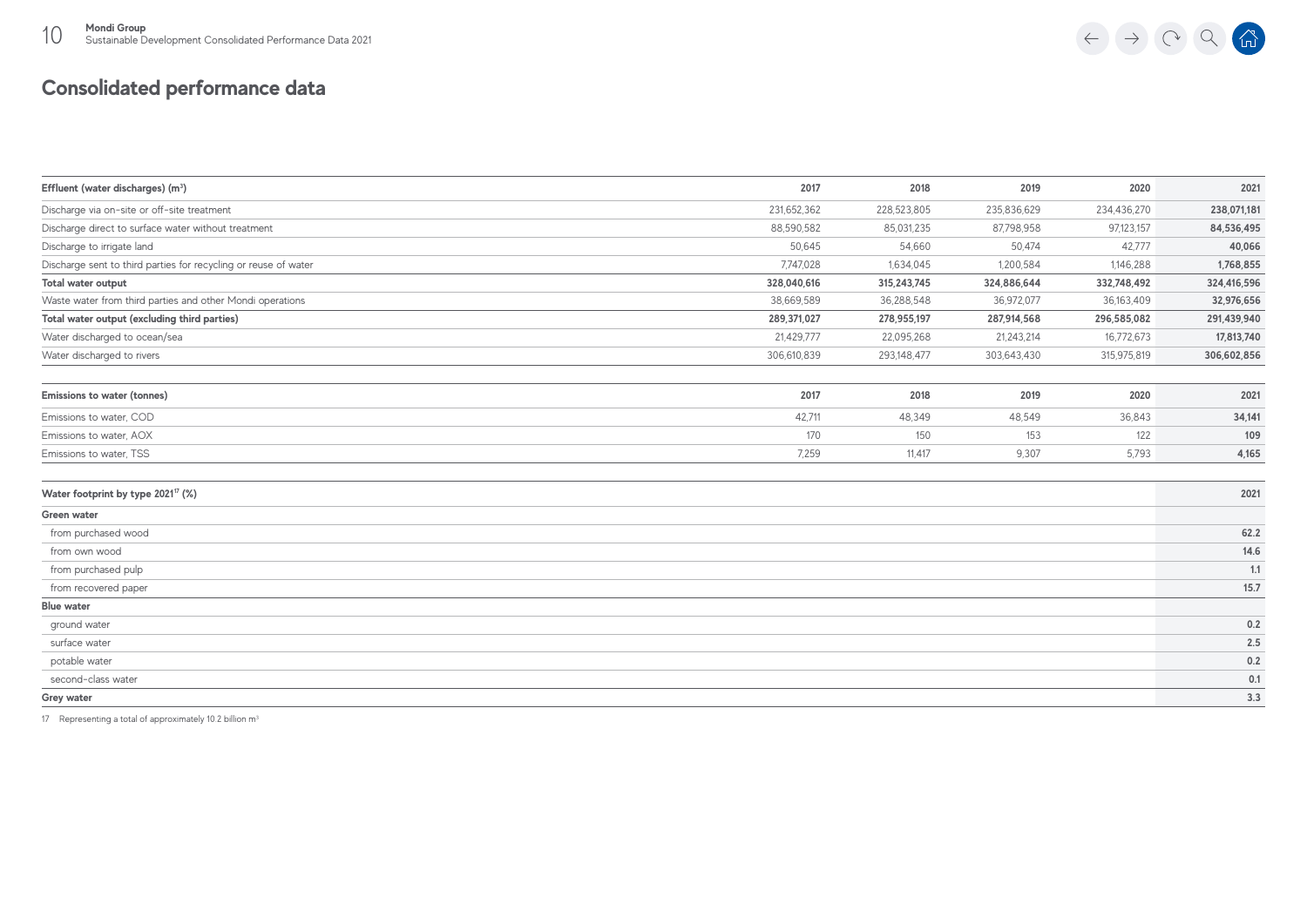| Air emissions (tonnes)                                                   | 2017     | 2018           | 2019     | 2020         | 2021           |
|--------------------------------------------------------------------------|----------|----------------|----------|--------------|----------------|
| Total NO <sub>x</sub> emissions from processes                           | 11.048   | 10,398         | 11,031   | 10,918       | 10,696         |
| TRS from processes                                                       | 56       | 55             | 44       | 48           | 48             |
| Total particulate emissions                                              | 921      | 1,023          | 928      | 961          | 1,003          |
| Total SO <sub>2</sub> emissions from processes                           | 1,447    | 1,567          | 1,276    | 1,059        | 1,242          |
| Particulate emissions from processes (tonnes)                            | 2017     | 2018           | 2019     | 2020         | 2021           |
| Particulate emissions from drying of pulp                                | 2        | $\overline{2}$ |          |              | $\overline{1}$ |
| Particulate emissions from bark boiler                                   | 165      | 140            | 105      | 72           | 48             |
| Particulate emissions from lime kiln                                     | 79       | 65             | 71       | 90           | 81             |
| Particulate emissions from auxiliary boilers                             | 161      | 158            | 157      | 126          | 110            |
| Particulate emissions from recovery boiler                               | 503      | 655            | 593      | 670          | 762            |
| Particulate emissions from other sources (allocated to paper production) | 11       | $\circ$        | $\circ$  | $\mathbf{0}$ | $\mathbf 0$    |
| Particulate emissions from other sources (allocated to pulp production)  | 2        | $\overline{2}$ | $\Omega$ |              |                |
| Total                                                                    | 921      | 1,023          | 928      | 961          | 1,003          |
| Emissions of ozone-depleting substances (kg)                             | 2017     | 2018           | 2019     | 2020         | 2021           |
| <b>HFC</b>                                                               | 4.289    | 10.101         | 15.949   | 3.917        | 3,482          |
| <b>HCFC</b>                                                              | 1,420    | 740            | 413      | 274          | 426            |
| <b>CFC</b>                                                               |          | $\mathbf 0$    | $\circ$  | $\mathbf 0$  | $\mathbf 0$    |
| Halons                                                                   | $\Omega$ | $\circ$        | $\Omega$ | $\Omega$     | $\mathbf{0}$   |
| PFC                                                                      | $\cap$   | $\Omega$       | $\Omega$ | $\Omega$     | $\Omega$       |
| Total                                                                    | 5.710    | 10,841         | 16,361   | 4,191        | 3,908          |

 $\begin{picture}(120,15) \put(0,0){\dashbox{0.5}(120,0){ }} \put(120,15){\circle{10}} \put(120,15){\circle{10}} \put(120,15){\circle{10}} \put(120,15){\circle{10}} \put(120,15){\circle{10}} \put(120,15){\circle{10}} \put(120,15){\circle{10}} \put(120,15){\circle{10}} \put(120,15){\circle{10}} \put(120,15){\circle{10}} \put(120,15){\circle{10}} \put(120,15){$